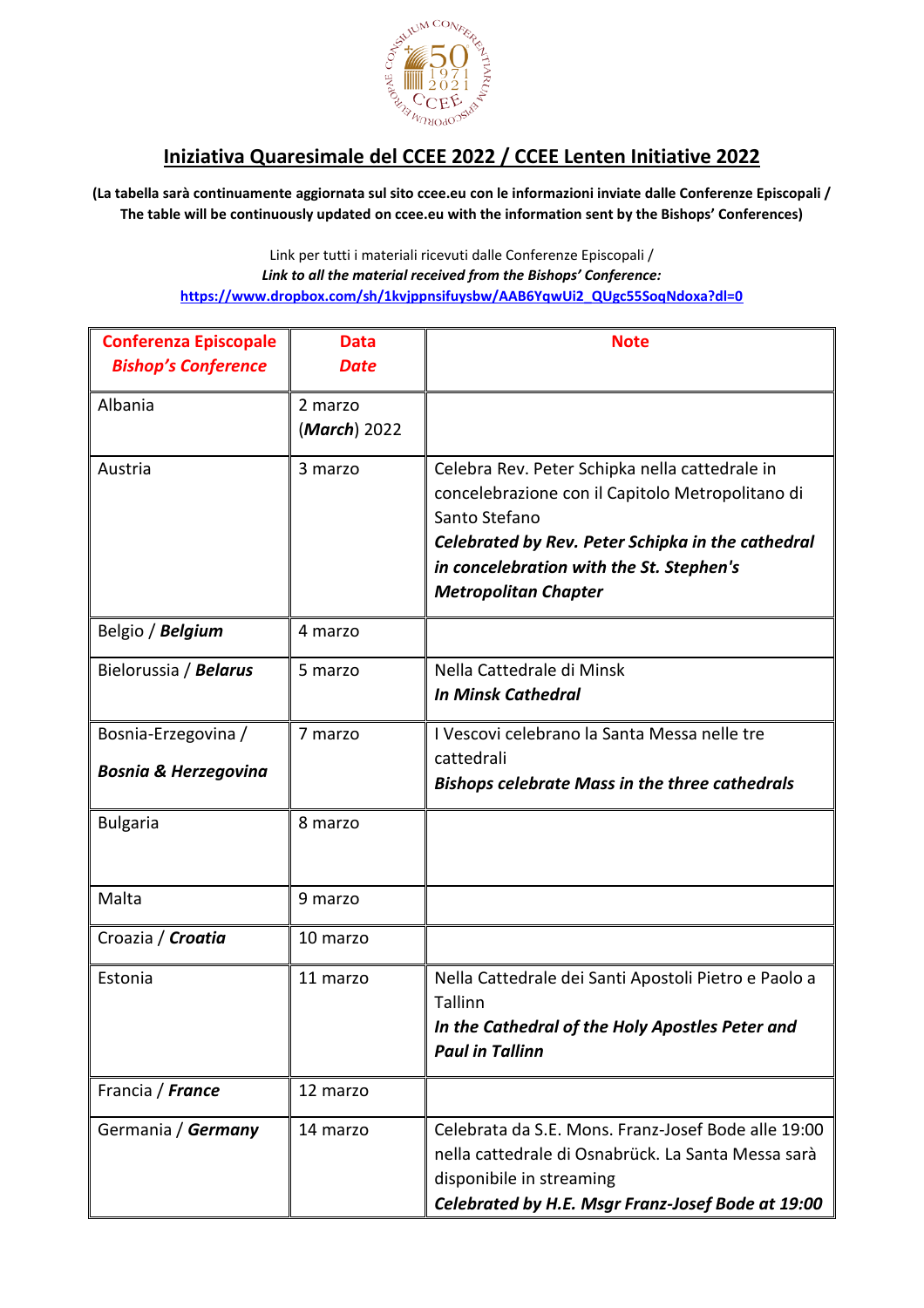

|                                         |          | in the Osnabrück Cathedral. The Holy Mass will be                                                    |
|-----------------------------------------|----------|------------------------------------------------------------------------------------------------------|
|                                         |          | available in online streaming                                                                        |
| Grecia / Greece                         | 15 marzo |                                                                                                      |
| Inghilterra e Galles /                  | 16 marzo | Celebrata da Rev. Christopher Thomas, Segretario                                                     |
| <b>England &amp; Wales</b>              |          | Generale della CE Inghilterra e Galles nell'ufficio del                                              |
|                                         |          | Segretariato                                                                                         |
|                                         |          | <b>Celebrated by Rev Christopher Thomas, General</b><br>Secretary of the England and Wales BC in the |
|                                         |          | office of the Secretariat                                                                            |
|                                         |          |                                                                                                      |
| Irlanda / Ireland                       | 17 marzo |                                                                                                      |
| Italia / Italy                          | 18 marzo | Celebra la CEI. Diffondono la notizia anche nelle                                                    |
|                                         |          | diocesi                                                                                              |
|                                         |          | The Italian BC will celebrate. They also have<br>spread the news in the dioceses                     |
| Lettonia / Latvia                       | 19 marzo |                                                                                                      |
|                                         |          |                                                                                                      |
| Lituania / Lithuania                    | 21 marzo | Celebrata da Mons. A. Jurevičius, Vescovo di Telšiai<br>e Membro del Consiglio Permanente della      |
|                                         |          | Conferenza Episcopale Lituana                                                                        |
|                                         |          | Celebrated by Msgr A. Jurevičius, Bishop of Telšiai                                                  |
|                                         |          | and Member of the Permanent Council of the                                                           |
|                                         |          | <b>Lithuanian Bishops' Conference</b>                                                                |
| Lussemburgo /                           | 22 marzo | Santa Messa domenicale trasmessa in televisione il                                                   |
| Luxembourg                              |          | 20 marzo e Santa Messa privata il 22 marzo                                                           |
|                                         |          | <b>Sunday Mass will be televised on 20 March and</b>                                                 |
|                                         |          | there will also be private Mass on 22 March                                                          |
| Cipro / Cyprus                          | 23 marzo |                                                                                                      |
| Moldavia / Moldova                      | 24 marzo |                                                                                                      |
| Paesi Bassi / The<br><b>Netherlands</b> | 25 marzo |                                                                                                      |
|                                         |          |                                                                                                      |
| Paesi Nordici /                         | 26 marzo |                                                                                                      |
| <b>Nordic Countries</b>                 |          |                                                                                                      |
| Polonia / Poland                        | 28 marzo | Celebrata da S.E.Mons. Stanisław Gądecki,                                                            |
|                                         |          | Presidente della Conferenza Episcopale                                                               |
|                                         |          | Celebrated by H.E. Msgr Stanisław Gądecki,                                                           |
|                                         |          | <b>President of the Bishops' Conference</b>                                                          |
| Portogallo / Portugal                   | 29 marzo |                                                                                                      |